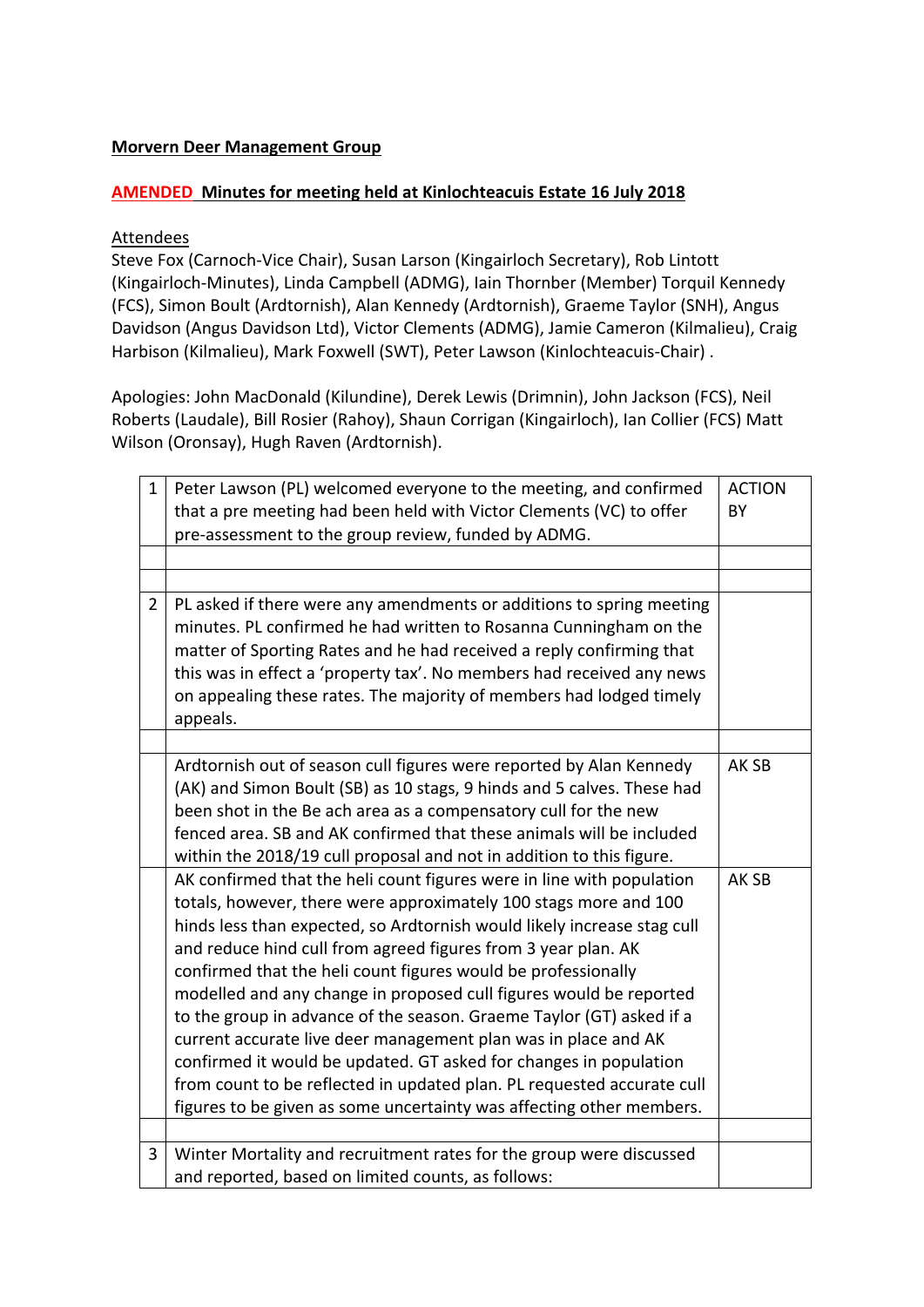|   | Ardtornish – SB counted 84 hinds with only 18 calves, so a low calving  |                |
|---|-------------------------------------------------------------------------|----------------|
|   | rate                                                                    |                |
|   | Kinlochteacuis - 15% recruitment 40% calving rate, fewer than           |                |
|   | expected yearlings present there was also increased evidence of         |                |
|   | winter mortality compared to previous winters                           |                |
| ∗ | Glensanda - Iain Thornber (IT) observed 30 -40 animals seen dead.       |                |
|   | Calving low from partial inspection.                                    |                |
|   | * IT amended at the Autumn meeting that he Estimated the figure         |                |
|   | Kilmalieu - Jamie Cameron (JC) and Craig Harbison (CH) reported last    |                |
|   | year high calving percentage. This year unknown.                        |                |
|   | Kingairloch - SL reported last year calf recruitment 10%, calving at    |                |
|   | 14%. 15 stags and 6 calves found dead                                   |                |
| ∗ | SWT - Mark Foxley (MF) didn't have figures but would report back        |                |
|   | * Amended No deaths                                                     |                |
|   | Laudale - Neil Roberts (not present) had reported recruitment at 30%    |                |
|   | but mixed mortality. 8 stags 12 hinds found dead in woodlands.          |                |
|   | PL summarised mortality as higher in general and suggested a general    |                |
|   | figure of 10% of stags might be used for population figures/modelling.  |                |
|   | Torquil Kennedy (TK) confirmed FCS awaiting results from dung counts    |                |
|   | to give numbers.                                                        |                |
|   |                                                                         |                |
| 4 | PL and GT thanked members and helpers for their hard work and           |                |
|   | cooperation in a successful heli count. Conditions were near perfect.   |                |
|   | GT suggested the count was too early to give accurate figures for       | <b>Members</b> |
|   | winter mortality so advised members to monitor their ground. Calving    |                |
|   |                                                                         | GT             |
|   | in general was 33% and was confident of good accuracy all round.        |                |
|   | Linda Campbell (LC) asked if there were any discrepancies from          |                |
|   | previous foot counts and all reported good accuracy from these. SL      |                |
|   | requested copy of flight paths and GT will supply. GT confirmed only    |                |
|   | open hill areas counted as forested areas such as Glencripesdale were   |                |
|   | not.                                                                    |                |
|   | VC and GT also commented that the group foot counts had provided        | <b>Members</b> |
|   | good accuracy and were not necessarily required on an annual basis      |                |
|   | (every 2-3 years sufficient) if the group wished to change its annual   |                |
|   | foot count policy.                                                      |                |
|   |                                                                         |                |
| 5 | Ring fenced areas such as Drimnin were agreed with members to be        |                |
|   | appropriate if sub groups are to be used.                               |                |
| ∗ | PL concerned that Ardtornish plans would have major impact on           |                |
|   | Glensanda, Kingairloch and Laudale, and questioned if SNH proposed      |                |
|   | sub groups would address this adequately due to variance in desired     |                |
|   | densities. IT confirmed Glensanda was now looking at returning to a     |                |
|   | more sporting plan as they wished to entertain clients, so would        |                |
|   | require current cull figures (10 stags) and deer density (circa 10/km2) |                |
|   | to be achieved.<br>* IT Amended Shootable Stags                         |                |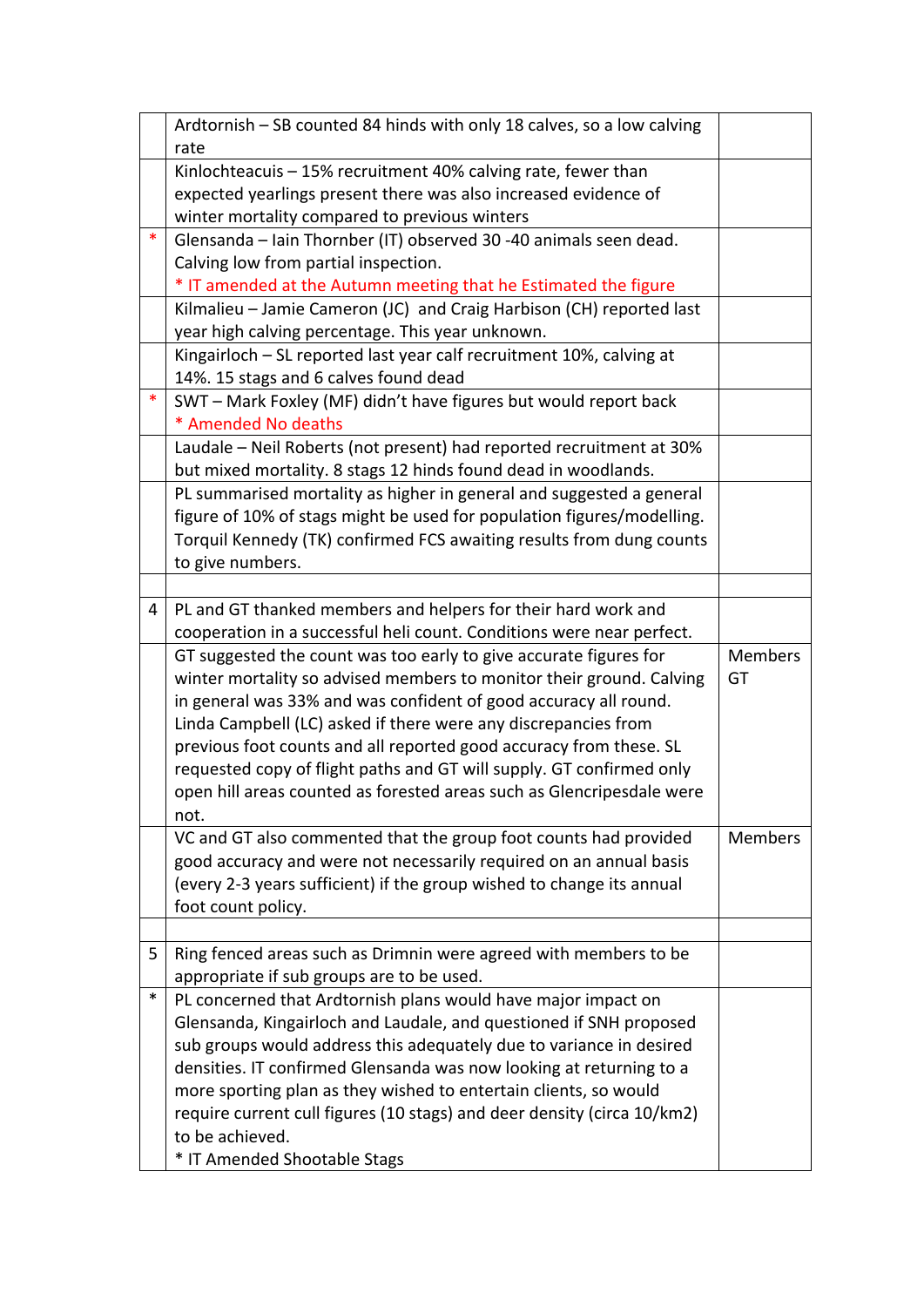|   | SL stated Kingairloch would stay as a whole if group has to be<br>subdivided and AK agreed it made sense due to the different aims of<br>Ardtornish and Kingairloch. GT disagreed but confirmed that all<br>affected parties need to discuss options based on population models,<br>and suggested collaborative working such as culling on marches to                                                                                                                                                                                                                                                                                                                                                                   |           |
|---|-------------------------------------------------------------------------------------------------------------------------------------------------------------------------------------------------------------------------------------------------------------------------------------------------------------------------------------------------------------------------------------------------------------------------------------------------------------------------------------------------------------------------------------------------------------------------------------------------------------------------------------------------------------------------------------------------------------------------|-----------|
|   | help neighbours achieve objectives. GT confirmed that there are no<br>requirements for sub-groups long as population targets etc are<br>considered.                                                                                                                                                                                                                                                                                                                                                                                                                                                                                                                                                                     |           |
|   | AK confirmed that Ardtornish LTFP is yet to be signed off and GT<br>requested again for DMP to be updated from 2016 with new<br>objectives. PL confirmed DMP does not reflect the current objectives<br>for Ardtornish.                                                                                                                                                                                                                                                                                                                                                                                                                                                                                                 | AK        |
|   | VC suggested that there are potentially too many sub groups for the<br>area of Morvern and could model as a whole group effectively. PL<br>asked Angus Davidson (AD) to offer different population models using<br>different sub groups to compare the outcomes for neighbours of<br>Ardtornish, comparing to whole group model also.                                                                                                                                                                                                                                                                                                                                                                                   | <b>AD</b> |
| ∗ | MF confirmed that Rahoy Reserve currently has a deer density of<br>c25/km2 and had received a consent from SNH to cull 10 hinds this<br>year. MF confirmed they would look to reduce numbers slowly,<br>suggesting a 5 year time period and closely monitoring at all stages,<br>whilst working with Kinlochteacuis. IT pointed out that Kinlochteacuis<br>had a Veto on culling on the Reserve. PL stated that if Kinlochteacuis<br>was carrying out the cull as an extension of their own cull then under<br>these circumstances there would not be an issue. PL and MF to<br>discuss.<br>*Amended to collaboration between the SWT and Kinlochteacuis on<br>cull numbers based on scientific justification. No Veto. | PL MF     |
|   |                                                                                                                                                                                                                                                                                                                                                                                                                                                                                                                                                                                                                                                                                                                         |           |
|   | Proposed stag cull figures were supplied as follows:                                                                                                                                                                                                                                                                                                                                                                                                                                                                                                                                                                                                                                                                    |           |
|   | $SNH - 10$                                                                                                                                                                                                                                                                                                                                                                                                                                                                                                                                                                                                                                                                                                              |           |
|   | $Carnoch - 12-14$                                                                                                                                                                                                                                                                                                                                                                                                                                                                                                                                                                                                                                                                                                       |           |
|   | $SWT - 0$                                                                                                                                                                                                                                                                                                                                                                                                                                                                                                                                                                                                                                                                                                               |           |
|   | Kinlochteacuis - 10-13<br>Rahoy Hills-0                                                                                                                                                                                                                                                                                                                                                                                                                                                                                                                                                                                                                                                                                 |           |
|   | Ardtornish - 30 (to be confirmed following professional modelling)                                                                                                                                                                                                                                                                                                                                                                                                                                                                                                                                                                                                                                                      |           |
|   | Glensanda - 10                                                                                                                                                                                                                                                                                                                                                                                                                                                                                                                                                                                                                                                                                                          |           |
|   | Kingairloch -30-35                                                                                                                                                                                                                                                                                                                                                                                                                                                                                                                                                                                                                                                                                                      |           |
|   | $FCS - 80-100$                                                                                                                                                                                                                                                                                                                                                                                                                                                                                                                                                                                                                                                                                                          |           |
|   | Kilmalieu - 5                                                                                                                                                                                                                                                                                                                                                                                                                                                                                                                                                                                                                                                                                                           |           |
|   | New woodland creation - SB confirmed there are 3 new blocks at<br>Ardtornish, and AK confirmed that there are plans for further blocks in<br>2019 and 2020 although they are at the application stage currently.                                                                                                                                                                                                                                                                                                                                                                                                                                                                                                        | AK SB     |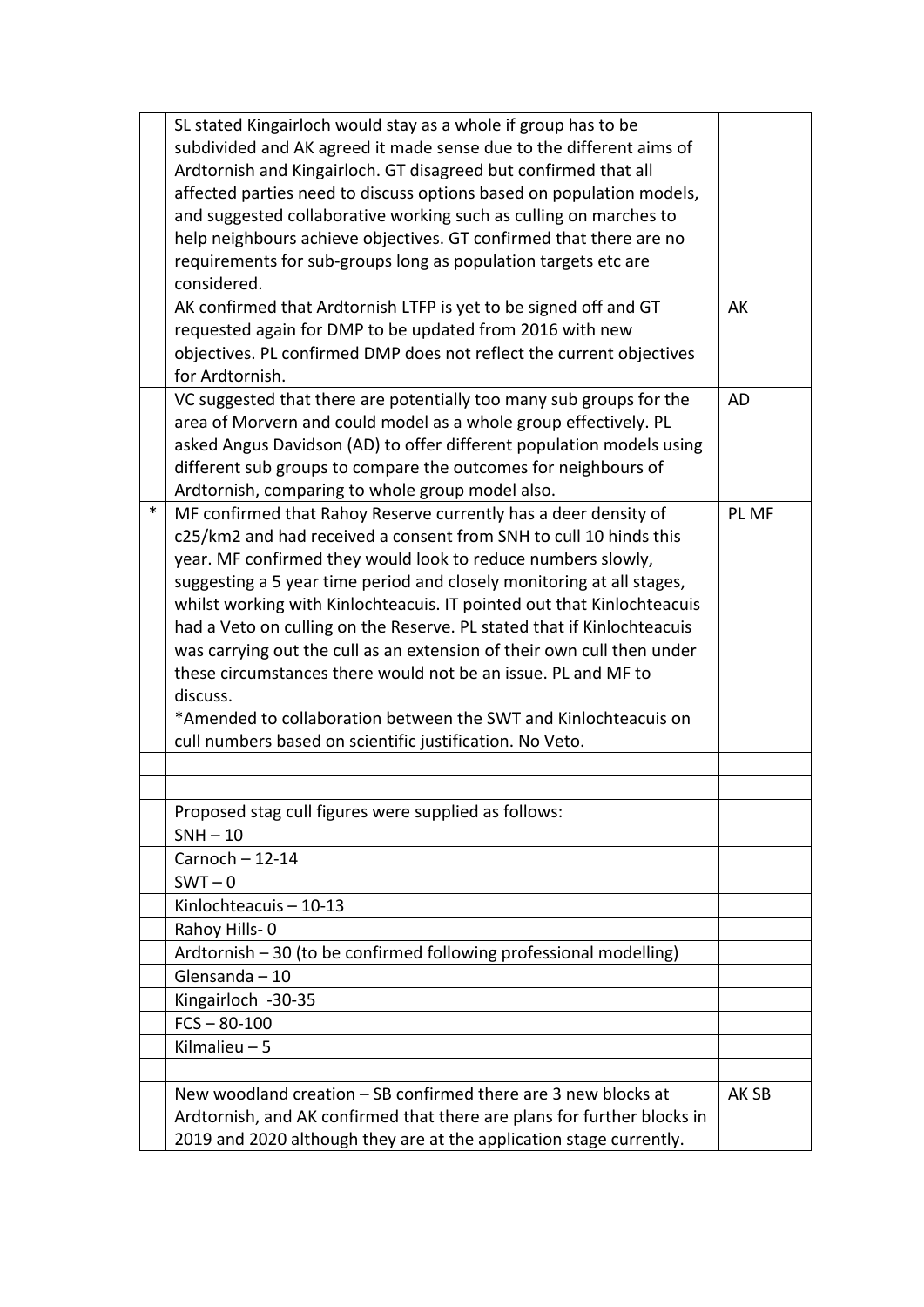|   | SL asked for any comments on the re-stock / replanting plans for<br>Laudale (supplied by Ian Collier). IT was concerned for road safety due |                |
|---|---------------------------------------------------------------------------------------------------------------------------------------------|----------------|
|   | to lack of sight lines once trees re grow on a fast stretch of road, and                                                                    |                |
|   | proximity of trees to the road edge. Other members agreed to                                                                                |                |
|   | investigate and reply directly if appropriate.                                                                                              |                |
|   | GT confirmed the sporting lease for SNH Glencripesdale was up for                                                                           | GT             |
|   | tender and had received lots of interest. SNH keen to award to a local                                                                      |                |
|   | applicant ideally but would confirm shortly.                                                                                                |                |
|   |                                                                                                                                             |                |
| 6 | A) VC summarised pre meeting and his assessment criteria for the                                                                            | <b>Members</b> |
|   | benchmark survey in preparation for the 2019 SNH assessment.                                                                                |                |
|   | Overall standing based on the morning pre meeting was that the                                                                              |                |
|   | benchmark (compared to 2016) was the same score $-$ (some areas                                                                             |                |
|   | upgraded to 2 (green) and some downgraded to 1 (amber)), but with<br>many positives to work on. The Public Interest assessment came out 6   |                |
|   | percentage marks higher than 2016. VC commented that many areas                                                                             |                |
|   | in benchmark survey were marked down because of polarity over                                                                               |                |
|   | Ardtornish plans, but if members could achieve densities and                                                                                |                |
|   | objectives based on current DMP, the scores in the benchmark would                                                                          |                |
|   | be upgraded. VC also commented that the HIA undertaken by the                                                                               |                |
|   | group was scoring slightly higher than many other groups he had                                                                             |                |
|   | assessed so far.                                                                                                                            |                |
|   | VC suggested word heavy DMP to be summarised and compressed for                                                                             |                |
|   | website, and to improve understanding for all.                                                                                              |                |
|   | B) Info for review list circulated to the group. PL asked Angus Davidson                                                                    | <b>Members</b> |
|   | (AD) to collect information on behalf of the group and for him to chase                                                                     |                |
|   | it up directly. Members that have not already done so will send estate                                                                      |                |
|   | audit forms to SF for collaboration and recording to update DMP.                                                                            |                |
|   |                                                                                                                                             |                |
| 7 | AK has completed group fencing maps, (17 areas) and passed to AD for                                                                        | AD             |
|   | digitising and inclusion in ongoing updating of DMP.                                                                                        |                |
|   |                                                                                                                                             |                |
| 8 | PL asked if a business reference number (BRN) should be sought for                                                                          |                |
|   | the group in view of future funding. It was agreed to deal with on an                                                                       |                |
|   | arising basis if needed.                                                                                                                    |                |
| ∗ | PL and SF raised the issue of office bearers using personal email                                                                           |                |
|   | addresses should backups ever be required by new members etc. It                                                                            |                |
|   | was agreed that a generic morverndmg@gmail.com should be CC'd                                                                               |                |
|   | into important emails so that an electronic backup is available for                                                                         |                |
|   | office bearers in the future.                                                                                                               |                |
|   | *AMENDED morverndmg@gmail.com,mdmgchair@gmail.com,                                                                                          |                |
|   | mdmgvice@gmail.com,mdmgsecretary@gmail.com                                                                                                  |                |
|   |                                                                                                                                             |                |
| 9 | SF to action emailing of CWD leaflets to members for foreign clients,                                                                       | <b>SF</b>      |
|   | as well as other notifiable diseases, to ensure ongoing compliance.                                                                         |                |